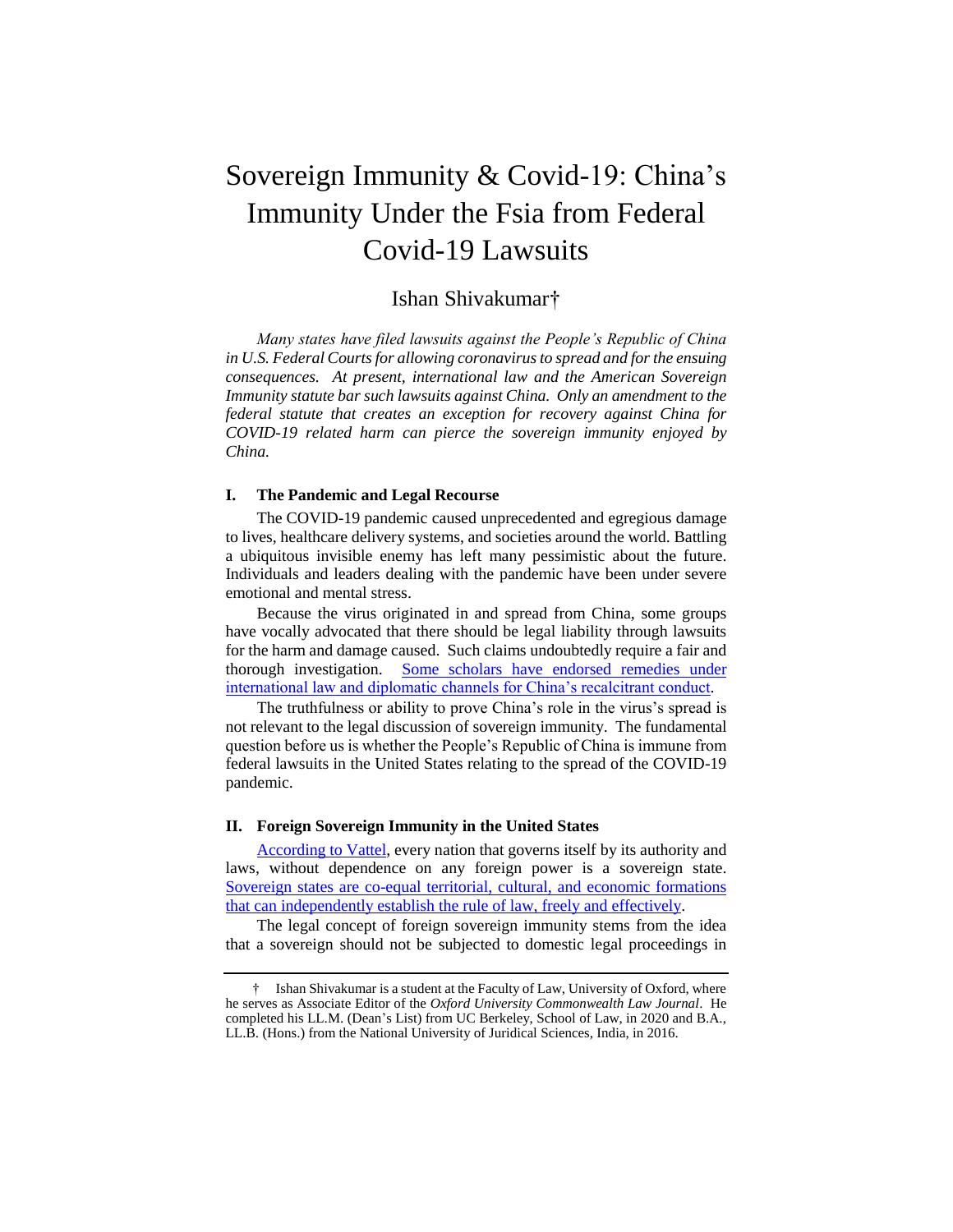another country. Under international law, the concept of foreign immunity has is closely related to the principle of sovereign equality and is best captured by the legal maxim ["par in parem non habet imperium"](https://scholarlycommons.law.northwestern.edu/cgi/viewcontent.cgi?article=1111&context=njihr) (equals have no sovereignty over each other).

In the United States, as a matter of grace and comity[, sovereigns enjoyed](https://supreme.justia.com/cases/federal/us/11/116/)  [absolute immunity](https://supreme.justia.com/cases/federal/us/11/116/) based on reciprocal self-interest and respect for power and dignity. Until 1952, when [the Tate Letter](https://www.oxfordreference.com/view/10.1093/oi/authority.20110803102205119) was issued, sovereigns enjoyed immunity extended to all actions against friendly foreign sovereigns. [In the](https://www.oxfordreference.com/view/10.1093/oi/authority.20110803102205119)  [Tate Letter,](https://www.oxfordreference.com/view/10.1093/oi/authority.20110803102205119) the State Department announced adopting the "restrictive" theory of foreign sovereign immunity, confining immunity to suits involving "public" and not "commercial" acts. The restrictive theory was ["troublesome" because it gave overwhelming importance to the executive to](https://supreme.justia.com/cases/federal/us/461/480/)  [support the grant of immunity based on diplomatic pressure and political](https://supreme.justia.com/cases/federal/us/461/480/)  [considerations, resulting in precedential inconsistencies and lack of](https://supreme.justia.com/cases/federal/us/461/480/)  [uniformity.](https://supreme.justia.com/cases/federal/us/461/480/)

In 1976, the U.S. Congress passed the Foreign Sovereign Immunities Act (FSIA) to free the Government from the case-by-case diplomatic pressures, to clarify the governing standards, and to ["assur\[e\] litigants that](https://supreme.justia.com/cases/federal/us/461/480/) . . . decisions [are made on purely legal grounds and under procedures that ensure due](https://supreme.justia.com/cases/federal/us/461/480/)  [process.](https://supreme.justia.com/cases/federal/us/461/480/)" FSIA is the sole basis for obtaining jurisdiction over a foreign state in US courts and [unless a specified exception to foreign sovereign immunity](https://www.courtlistener.com/opinion/180344/peterson-v-islamic-republic-of-iran/)  [applies, there is no jurisdiction.](https://www.courtlistener.com/opinion/180344/peterson-v-islamic-republic-of-iran/) Two exceptions are relevant to the present inquiry: [commercial acts and non-commercial tort exception.](https://www.law.cornell.edu/uscode/text/28/1605)

#### **III. Missouri's Federal Lawsuit**

In the United States, in addition to class actions in several states, Attorneys General, such as the one in Missouri, [have instituted lawsuits](https://ago.mo.gov/docs/default-source/press-releases/2019/prc-complaint.pdf?sfvrsn=86ae7ab_2)  [against the People's Republic of China.](https://ago.mo.gov/docs/default-source/press-releases/2019/prc-complaint.pdf?sfvrsn=86ae7ab_2) Defendants include the Communist Party of China, the National Health Commission, the Central Ministries, the City of Wuhan, Hubei Province, Wuhan Institute, and the Chinese Academy of Sciences.

The State of Missouri seeks ["recovery for the enormous loss of life,](https://ago.mo.gov/docs/default-source/press-releases/2019/prc-complaint.pdf?sfvrsn=86ae7ab_2)  [human suffering, and economic turmoil experienced.](https://ago.mo.gov/docs/default-source/press-releases/2019/prc-complaint.pdf?sfvrsn=86ae7ab_2) . .from the COVID-19 pandemic [because of an]. . [.appalling campaign of deceit, concealment,](https://ago.mo.gov/docs/default-source/press-releases/2019/prc-complaint.pdf?sfvrsn=86ae7ab_2)  [misfeasance, and inaction by Chinese authorities unleashed this](https://ago.mo.gov/docs/default-source/press-releases/2019/prc-complaint.pdf?sfvrsn=86ae7ab_2) pandemic."

The complaint [invokes the jurisdiction of the federal court under the](https://ago.mo.gov/docs/default-source/press-releases/2019/prc-complaint.pdf?sfvrsn=86ae7ab_2)  [FSIA and relies on the commercial acts and non-commercial tort exceptions](https://ago.mo.gov/docs/default-source/press-releases/2019/prc-complaint.pdf?sfvrsn=86ae7ab_2)  [to the grant of immunity.](https://ago.mo.gov/docs/default-source/press-releases/2019/prc-complaint.pdf?sfvrsn=86ae7ab_2) After meticulously tracing the origins of COVID-19 to China, [the complaint alleges how the virus was allowed to spread,](https://ago.mo.gov/docs/default-source/press-releases/2019/prc-complaint.pdf?sfvrsn=86ae7ab_2)  [followed by an elaborate cover-up by Chinese authorities.](https://ago.mo.gov/docs/default-source/press-releases/2019/prc-complaint.pdf?sfvrsn=86ae7ab_2) These actions caused huge suffering in the United States while China was allegedly hoarding Personal Protective Equipment (PPE) to profit from increased worldwide demand during the viral outbreak. [The claims against the](https://ago.mo.gov/docs/default-source/press-releases/2019/prc-complaint.pdf?sfvrsn=86ae7ab_2)  [defendants include public nuisance, abnormally dangerous activities, and](https://ago.mo.gov/docs/default-source/press-releases/2019/prc-complaint.pdf?sfvrsn=86ae7ab_2)  [breach of duty by allowing transmission of COVID-19 and hoarding PPE.](https://ago.mo.gov/docs/default-source/press-releases/2019/prc-complaint.pdf?sfvrsn=86ae7ab_2)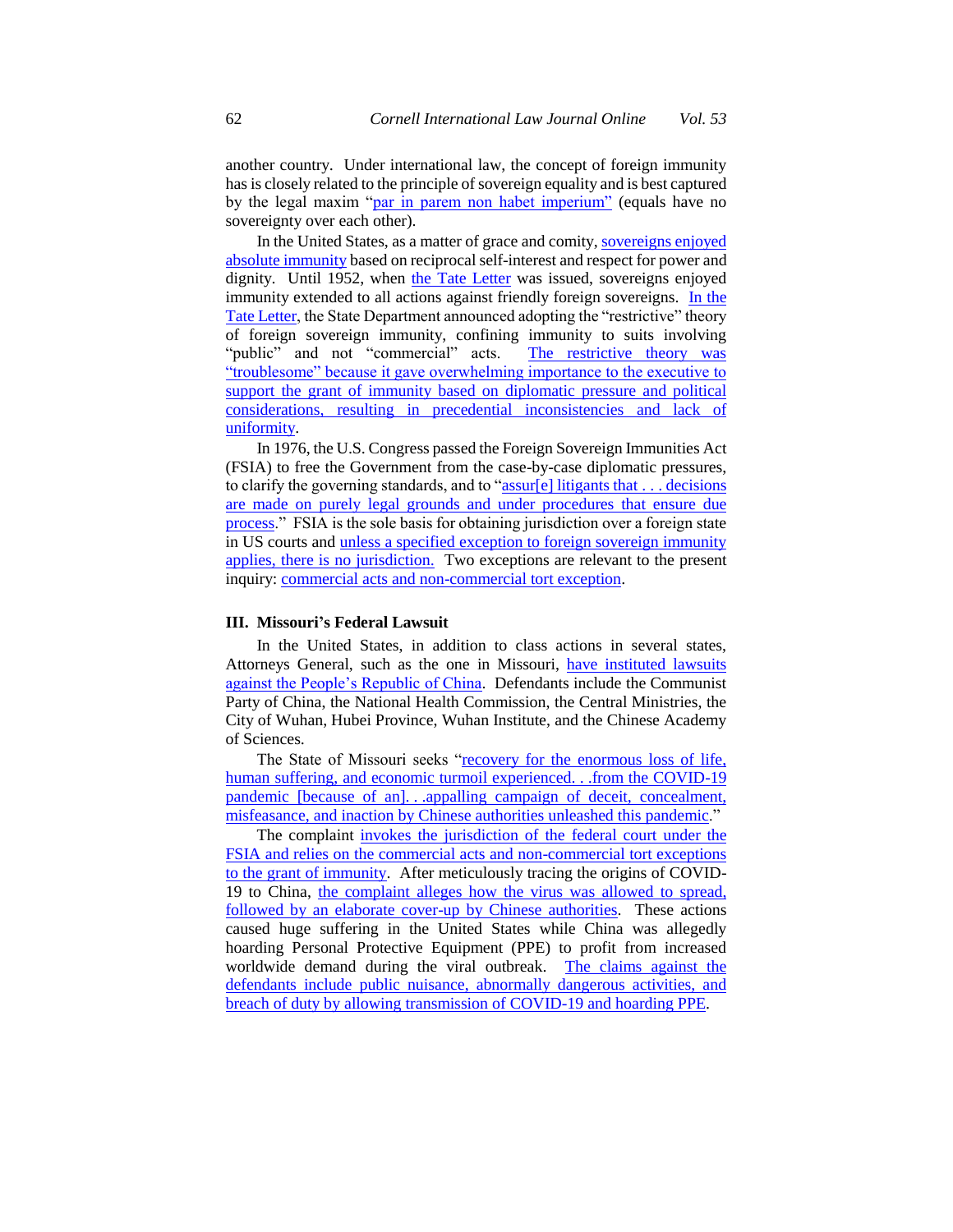#### **IV. Commercial Activities Exception**

The assertion that China's conduct surrounding the entire spread of the coronavirus is a "commercial activity" is unlikely to be accepted. [The FSIA's](https://www.law.cornell.edu/uscode/text/28/1605)  ["commercial activity" exception waives immunity](https://www.law.cornell.edu/uscode/text/28/1605) where the action is "based upon" a commercial activity carried on in the United States by the foreign state; or upon "an act performed in" the United States in connection with a commercial activity of the foreign state elsewhere; or upon "an act outside" the territory of the foreign state elsewhere, and that act causes a "direct effect" in the United States.

[Missouri asserts that China's "commercial activities" include:](https://ago.mo.gov/docs/default-source/press-releases/2019/prc-complaint.pdf?sfvrsn=86ae7ab_2) (1) operation of the healthcare system in Wuhan and throughout China; (2) commercial research on viruses by the Wuhan Institute and Chinese Academy of Sciences; (3) the operation of traditional and social media platforms for commercial gain; and (4) production, purchasing, and import and export of medical equipment, such as PPE, used in COVID-19 efforts.

As the commercial character is to be determined by its "nature" rather than its "purpose," [the question is not whether the foreign government is](https://supreme.justia.com/cases/federal/us/504/607/)  [acting with a profit motive or instead to fulfill uniquely sovereign objectives.](https://supreme.justia.com/cases/federal/us/504/607/)  "Rather, the issue is whether the government's particular actions (whatever [the motive behind them\) are the type of actions by which a private party](https://supreme.justia.com/cases/federal/us/504/607/)  [engages in commerce."](https://supreme.justia.com/cases/federal/us/504/607/) To determine whether the commercial activity exception applies, [the court asks three questions:](https://www.courtlistener.com/opinion/2387910/wahba-v-national-bank-of-egypt/) "(1) 'whether the particular conduct giving rise to the claim in question constitutes or is in connection with commercial activity;' (2) whether the relevant activity is sovereign or commercial; and (3) whether the commercial activity has the requisite jurisdictional nexus with the United States."

Afghanistan providing a safe haven for terrorists and terrorist organizations in exchange for compensation [did not constitute "commercial](https://law.resource.org/pub/us/case/reporter/F3/417/417.F3d.1.04-5266.html)  [activity,"](https://law.resource.org/pub/us/case/reporter/F3/417/417.F3d.1.04-5266.html) since such conduct was not typically performed by a private party engaging in commerce. Additionally, the "failure to warn" about design [defects](https://casetext.com/case/filus-v-lot-polish-airlines) in an airline causing death is not an "act" or "activity" performed in the United States in connection with commercial activity elsewhere sufficient to meet the exception to sovereign immunity. The "commercial activity" exception does not encompass the "administrat<sup>[jon]</sup> of a government program [to provide for the health and welfare of \[a sovereign's\] citizens and residents."](https://casetext.com/case/elbasir-v-kingdom-of-saudi-arabia) Provision of such healthcare benefits—including the provision of medical treatment—are "uniquely [sovereign in nature."](https://casetext.com/case/elbasir-v-kingdom-of-saudi-arabia)

[Controlling public health crises is a quintessential government function.](https://news.bloomberglaw.com/us-law-week/insight-should-congress-amend-the-fsia-to-allow-covid-19-suits-against-china)  Applying the lucidly enunciated legal standard, [the acts and omissions](https://www.fpri.org/article/2020/05/pursuing-politics-through-legal-means-u-s-efforts-to-hold-china-responsible-for-covid-19/)  [alleged against China do not fulfill the commercial or jurisdictional nexus](https://www.fpri.org/article/2020/05/pursuing-politics-through-legal-means-u-s-efforts-to-hold-china-responsible-for-covid-19/) (conducted in or cause a "direct effect" in the United States) threshold to pierce immunity. [The misdeeds at issue in the coronavirus suits are](https://www.fpri.org/article/2020/05/pursuing-politics-through-legal-means-u-s-efforts-to-hold-china-responsible-for-covid-19/)  [overwhelmingly regulatory—](https://www.fpri.org/article/2020/05/pursuing-politics-through-legal-means-u-s-efforts-to-hold-china-responsible-for-covid-19/)lax safety practices at state laboratory facilities that unsubstantiated accounts to identify as the origin of the virus, failure to take proper steps to contain or inform the world about the outbreak, a government embargo on exporting PPE, and so on.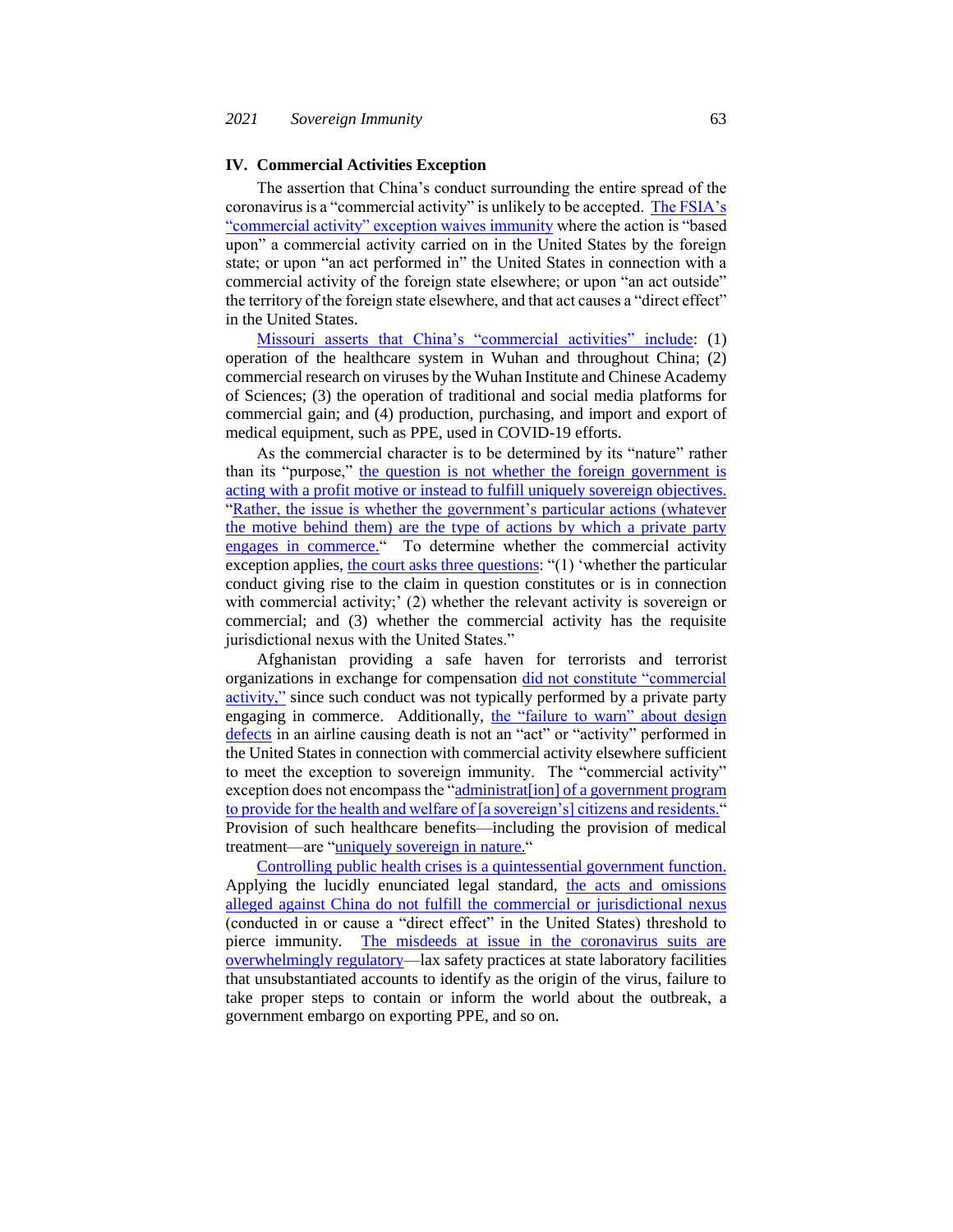# **V. Noncommercial Tort Exception & Discretionary Functions**

It will be onerous for Missouri to establish that China's conduct falls within the ambit of the noncommercial tort exception to foreign sovereign immunity. [The FSIA provides](https://www.law.cornell.edu/uscode/text/28/1605) that a foreign state shall not be immune in cases where monetary damages are sought for personal injury or death, or damage to or loss of property occurring in the United States and caused by the tortious conduct of that foreign state. These exceptions were primarily [directed at problems like the traffic accidents of foreign diplomats.](https://law.justia.com/cases/federal/district-courts/FSupp/558/358/1810636/)

Two rules are relevant and important for discussion. First, [the "entire](https://supreme.justia.com/cases/federal/us/488/428/)[tort" rule stipulates that the exception to immunity is applicable only when](https://supreme.justia.com/cases/federal/us/488/428/)  [the "entire tort" occurs within the territorial jurisdiction of the United States.](https://supreme.justia.com/cases/federal/us/488/428/)  It is inapplicable when a foreign sovereign commits a tort abroad, even if that tort results in "*direct effects'* in the United States." Second, the discretionary function rule [bars any claim based upon the exercise or performance or the](https://www.law.cornell.edu/uscode/text/28/1605)  [failure to exercise or perform a discretionary function regardless of whether](https://www.law.cornell.edu/uscode/text/28/1605)  [the discretion is abused.](https://www.law.cornell.edu/uscode/text/28/1605)

[The Missouri lawsuit alleges](https://ago.mo.gov/docs/default-source/press-releases/2019/prc-complaint.pdf?sfvrsn=86ae7ab_2) that certain torts "are torts occurring in the United States," which attracts the noncommercial tort exception to sovereign immunity otherwise enjoyed by China. However, [China's actions fall within](https://www.fpri.org/article/2020/05/pursuing-politics-through-legal-means-u-s-efforts-to-hold-china-responsible-for-covid-19/) [the zone of immunity that extends to the performance of "discretionary](https://www.fpri.org/article/2020/05/pursuing-politics-through-legal-means-u-s-efforts-to-hold-china-responsible-for-covid-19/)  [functions"—](https://www.fpri.org/article/2020/05/pursuing-politics-through-legal-means-u-s-efforts-to-hold-china-responsible-for-covid-19/)that is, policy judgments, even reckless or willful ones, that are abuses of the state's powers.

Discretionary functions include acts or decisions made at the policymaking or planning level of government that are ["fundamentally](https://casetext.com/case/olsen-by-sheldon-v-government-of-mexico)  [governmental nature."](https://casetext.com/case/olsen-by-sheldon-v-government-of-mexico) Saudi Arabia's official acts of deciding what disbursements should be made to Islamic charitable organizations were decisions grounded in social, economic, and political policy, and thus were covered by the "discretionary function" rule, and hence, [were immune from](https://casetext.com/case/burnett-v-al-baraka-investment-development-corporation-3)  [claims made by victims of the terrorist attacks of September 11, 2001.](https://casetext.com/case/burnett-v-al-baraka-investment-development-corporation-3)  China's failure to properly oversee and investigate unidentified thugs hired to injure and intimidate practitioners of Falun Gong in the United States was [within its sovereign discretionary function.](https://casetext.com/case/jin-v-ministry-of-state-security-3) Failure to provide safety to child victims of sexual abuse by the Roman Catholic archbishops fell within the discretionary function, and thus **Holy See was not liable for negligently hiring** [known or suspected child sexual abusers.](https://caselaw.findlaw.com/us-6th-circuit/1026381.html)

Prima facie, it appears that China's handling of the virus, even if arguably questionable, is well within its discretionary function. Moreover, it will be difficult to show that the alleged torts occurred "entirely" within the United States.

#### **VI. The Road Ahead: Amend, Not Defend**

The COVID-19 lawsuits against China filed in federal courts primarily rely on the "commercial activities" and "noncommercial torts" exceptions to sovereign immunity. An examination of the law shows that these claims are unlikely to pass muster in courts. There might be several other issues like [immunity to the various other defendants as being organs or subsidiaries of](https://www.fpri.org/article/2020/05/pursuing-politics-through-legal-means-u-s-efforts-to-hold-china-responsible-for-covid-19/)  [China, identifying a class of plaintiffs, standing, and of course, the merits of](https://www.fpri.org/article/2020/05/pursuing-politics-through-legal-means-u-s-efforts-to-hold-china-responsible-for-covid-19/)